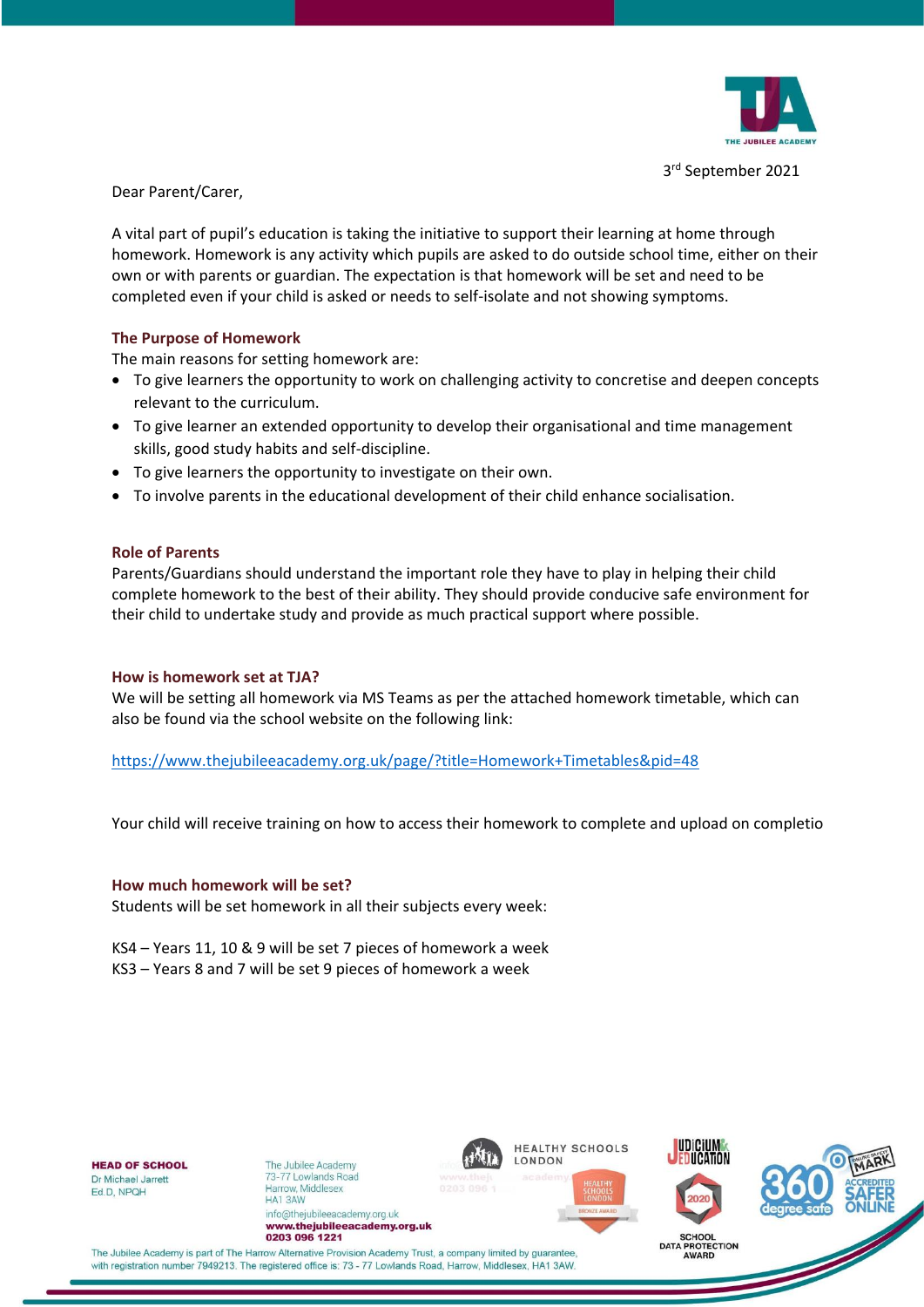

### **How will I know if my child has completed their homework?**

You will also receive an InTouch message from the school every week to inform you of how many pieces of homework your child has completed each week.

### **What will my child need to access their homework?**

Your child will need access to their own laptop with connection to the internet as they can sign into MS teams via the school website using their school email address. If your child does not have access to a laptop, please contact the school.

#### **SIMS Parent app**

We will continue to share information with you about your child's school life. You can access the system from a smartphone, tablet, or PC – anytime, anywhere.

What will you find in the SIMS Parent app?

- Important information such as attendance, behaviour and achievement
- School term, inset dates and contact details available at the click of a button
- Access your child's school report
- Receive notifications to remind you about important information such as key dates for your diary
- Access to update your contact details, so we always have the most up-to-date information in case of emergency
- If you have more than one child at school, you will have access to information for all your children, from the same app.

The information that you receive through the app will help you to stay up to date with your child's school life as well as support your child's development and progress.

Getting started with the SIMS Parent app:

- We will send you an activation email, simply click on the link from your tablet, PC, or smartphone to activate your account.
- You can then login using your normal Facebook, Twitter, Google, or Microsoft username and password.
- From your smartphone or tablet, download the app from the Google Play or Apple App store search for SIMS Parent.
- From a PC or Windows phone, login online at www.sims-parent.co.uk

Please note that your activation email is unique to you and should not be used by anyone else. If you require an additional login then please contact your school.

Your activation email will expire after 14 days if it is not used, please contact your school if you require a replacement after this date.